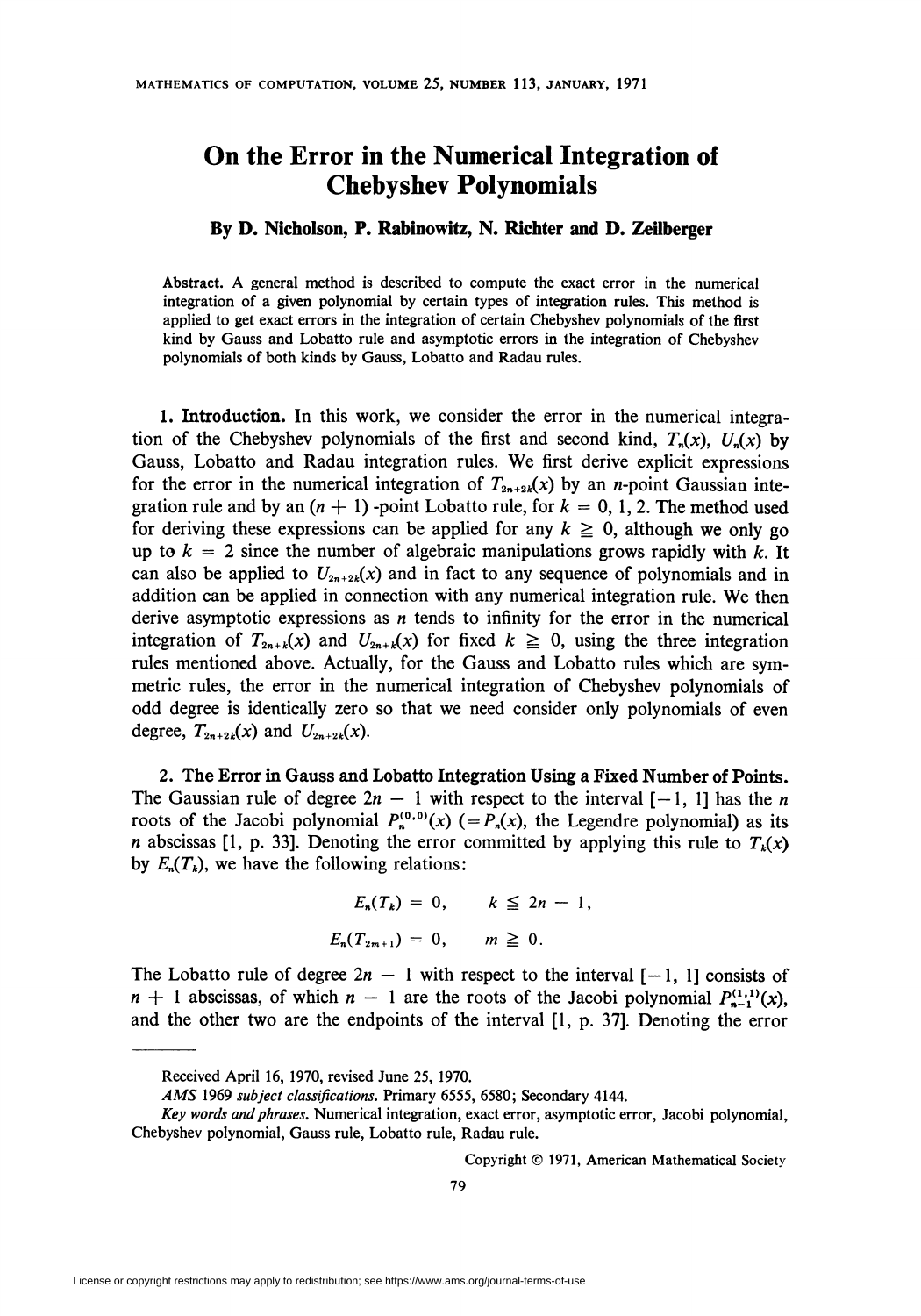committed by applying this rule to  $T_k(x)$  by  $E_{n+1}(T_k)$ , we have the following similar relations:

$$
E_{n+1}(T_k) = 0, \qquad k \leq 2n - 1,
$$
  

$$
E_{n+1}(T_{2m+1}) = 0, \qquad m \geq 0.
$$

In the Gaussian case let us now write

(1) 
$$
T_{2n+2k}(x) = [P_n^{(0,0)}(x)]^2 \sum_{i=0}^k a_i^{(k)} x^{2i} + Q_{2n-2}(x),
$$

where  $Q_{2n-2}(x)$  is the remainder in the division of  $T_{2n+2k}(x)$  by  $[P_n^{(0,0)}(x)]^2$ . We then have the following expression for  $E_n(T_{2n+2k})$ :

(2)  

$$
E_n(T_{2n+2k}) = \int_{-1}^1 [P_n^{(0,0)}(x)]^2 \sum_{i=0}^k a_i^{(k)} x^{2i} dx
$$

$$
= \sum_{i=0}^k a_i^{(k)} \int_{-1}^1 [x^i P_n^{(0,0)}(x)]^2 dx.
$$

This is true since  $E_n(Q_{2n-2}) = 0$  and since  $[P_n^{(0,0)}(x)]^2$  vanishes at the abscissas of the integration rule. The integrals in (2) can be evaluated explicitly as follows: By repeated use of the following recurrence formula [2, p. 83]

$$
(2n + 1)x P_n^{(0,0)}(x) = (n + 1) P_{n+1}^{(0,0)}(x) + n P_{n-1}^{(0,0)}(x),
$$

we can replace  $x^i P_n^{(0,0)}(x)$  by  $\sum_{i=-i}^{i} c_i^{(i)} P_{n+i}^{(0,0)}(x)$ . By the orthogonality of the  $P_n^{(0,0)}(x)$ , we have that

$$
\int_{-1}^{1} \left[ \sum_{j=-i}^{i} c_{j}^{(i)} P_{n+j}^{(0,0)}(x) \right]^{2} dx = \sum_{j=-i}^{i} c_{j}^{(i)2} \int_{-1}^{1} \left[ P_{n+j}^{(0,0)}(x) \right]^{2} dx
$$

and hence, using the formula [2, p. 82]:

$$
\int_{-1}^1 [P_n^{(0,0)}(x)]^2 dx = \frac{2}{2n+1},
$$

we have finally that:

$$
E_n(T_{2n+2k}) = \sum_{i=0}^k a_i^{(k)} \sum_{j=-i}^i c_j^{(i)2} \int_{-1}^1 [P_{n+j}^{(0,0)}(x)]^2 dx
$$
  
=  $2 \sum_{i=0}^k a_i^{(k)} \sum_{j=-i}^i c_j^{(i)2} / (2n+2j+1).$ 

For the Lobatto case, we apply the same method, replacing  $[P_{\bullet}^{(0,0)}(x)]^2$  by  $(1 - x^2)[P_{n-1}^{(1,1)}(x)]^2$  in (1). In this case, we use the corresponding recurrence formula [2, p. 83]:

$$
(2n + 3)xP_n^{(1,1)}(x) = (n + 1)P_n^{(1,1)}(x) + (n + 2)P_{n-1}^{(1,1)}(x)
$$

and the following formula for the evaluation of the integrals:

$$
\int_{-1}^1 (1-x^2)[P_n^{(1,1)}(x)]^2 dx = 2(n+2)(n+1)/2n+3.
$$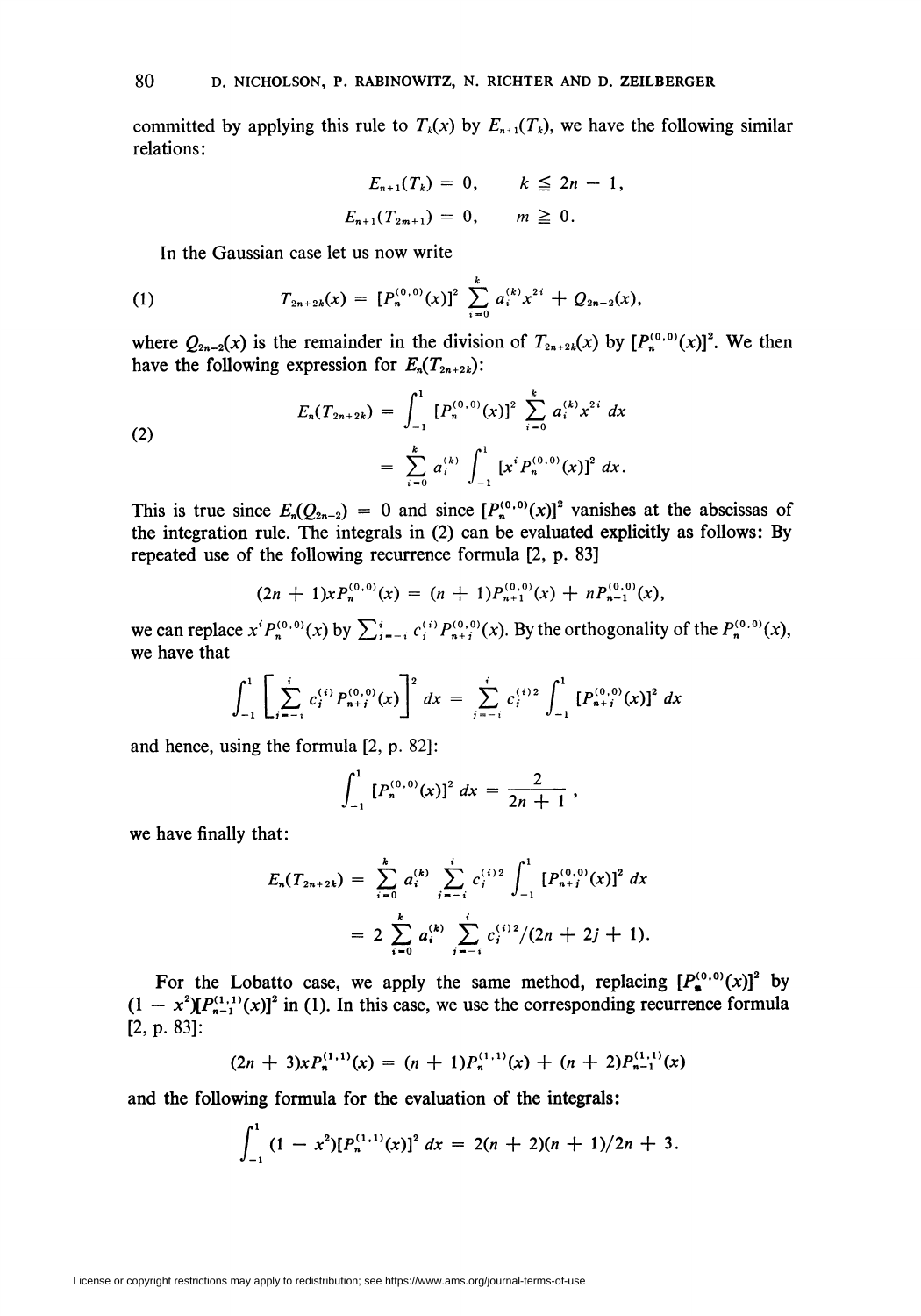Table I Exact Error in the Integration of  $T_{2n+2k}$ ,  $k = 0, 1, 2, by n-Point Gauss$ and  $(n + 1)$ -Point Lobatto Rules

$$
\frac{k}{\left(2^{2n}(n!)^2\right)^2} \frac{1}{2n+1} - \left[\frac{2^{2n}(n!)^2}{(2n)!}\right]^2 \frac{(n+1)}{n(2n+1)} = -\frac{n+1}{n} E_n(T_{2n})
$$
\n
$$
= \frac{2 \cdot 2 \cdot 4 \cdot 4 \cdot \cdot \cdot 2n \cdot 2n}{1 \cdot 3 \cdot 3 \cdot 5 \cdot \cdot \cdot (2n-1)(2n+1)} \uparrow \frac{\pi}{2}
$$
\n
$$
1 - \left[1 + \frac{2n+1}{(2n-1)(2n+3)}\right] E_n(T_{2n}) - \left[1 - \frac{3(2n+1)}{(2n-1)(2n+3)}\right] E_{n+1}(T_{2n})
$$
\n
$$
2 \frac{4n^3 - 48n^2 - 13n + 6}{(2n-1)^2(4n^2 - 9)(2n+5)} E_n(T_{2n}) - \frac{9(4n^3 + 16n^2 - 13n + 10)}{(2n-1)^2(4n^2 - 9)(2n+5)} E_{n+1}(T_{2n})
$$

The results in the Gauss and Lobatto cases for  $k = 0, 1, 2$  are given in Table I. (For  $k = 0$ , the results can also be obtained from the standard error terms since in this case  $f^{(2n)}(\xi)$  is a constant.)

Remark. This method is applicable to the calculation of the error in the numerical integration of any polynomial  $P_{n+k}(x)$  by any integration rule of degree  $n-1$  with respect to an arbitrary weight function  $w(x)$ . We just replace (1) by the following:

$$
P_{n+k}(x) = \Pi_n(x) \sum_{i=0}^n a_i^{(k)} x^i + Q_{n-1}(x), \qquad k \geq 0,
$$

where  $\Pi_n(x) = r(x)[s(x)]^2$  with  $r(x) = \prod_{i=1}^{n_1} (x - x_i)$ ,  $s(x) = \prod_{i=1}^{n_2} (x - y_i)$  and  $n_1 + 2n_2 = n$ . The points  $x_1, \dots, x_{n_1}, y_1, \dots, y_{n_n}$  are the abscissas of the integration rule with  $s(x)$  orthogonal to all polynomials of degree  $\leq n_2 - 1$ , with respect to the weight function  $w(x)r(x)$ . The case  $n_1 = 0$  corresponds to integration rules of Gaussian type while  $n_2 = 0$  corresponds to interpolatory rules.

3. Asymptotic Expressions for the Error in Gauss and Lobatto Rules as  $n \to \infty$ . To get the asymptotic behavior as  $n \to \infty$  of the error in the numerical integration of  $T_{2n+2k}(x)$  and  $U_{2n+2k}(x)$  where k is held fixed, we use the method of the previous section except that we replace  $P_n^{(\alpha,\alpha)}(x)$  by its asymptotic formula due to Darboux [2, p. 194]:

(3) 
$$
P_n^{(\alpha,\alpha)}(\cos\theta) = n^{-1/2}k(\theta)\cos(N\theta + \phi) + O(n^{-3/2}),
$$

where  $k(\theta) = \pi^{-1/2}(\sin \theta/2)^{-\alpha-1/2}$ ,  $N = n + \alpha + \frac{1}{2}, \phi = -(\alpha + \frac{1}{2})\pi/2$ , and  $0 <$  $\theta < \pi$ .

Since we are interested in the case where  $\alpha$  is an integer, we derive the following formula from (3):

$$
[P_n^{(\alpha,\alpha)}(x)]^2 = \frac{1}{2n} k^2(\theta)[1 + \cos(2N\theta + 2\phi)] + O(n^{-2})
$$
  
=  $2^{2\alpha}[1 + (-1)^{\alpha}\sin(2n + 2\alpha + 1)\theta][\pi n(\sin \theta)^{2\alpha+1}]^{-1} + O(n^{-2}).$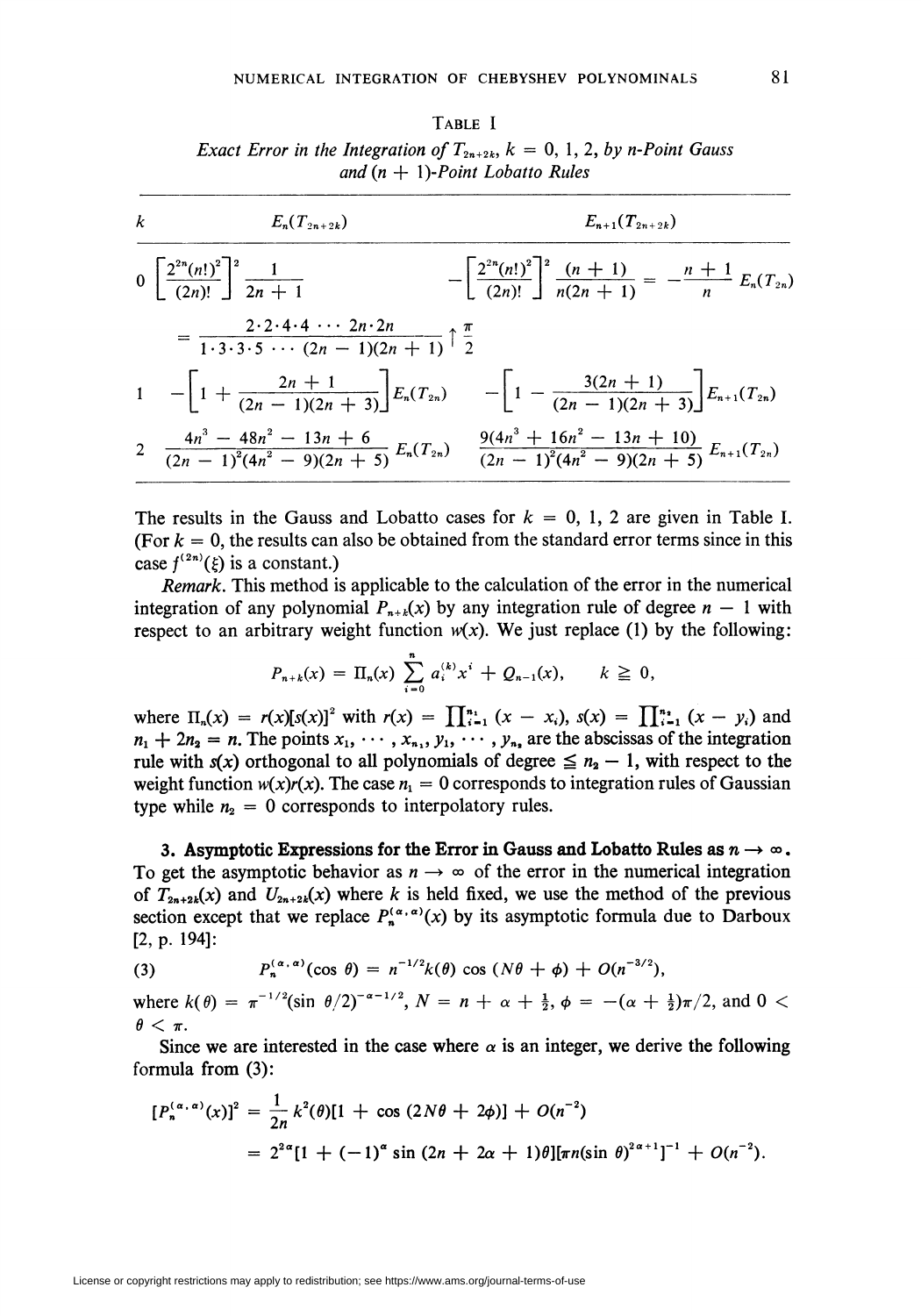If we now define  $S_n^{\alpha}(x) = (1 - x^2)^{\alpha} [P_{n-\alpha}^{(\alpha,\alpha)}(x)]^2$ , we have that

$$
S_n^{\alpha} (\cos \theta) = 2^{2\alpha} [1 + (-1)^{\alpha} \sin (2n + 1)\theta] [\pi(n - \alpha) \sin \theta]^{-1} + O(n^{-2}).
$$

Rewriting (1) with  $x = \cos \theta$  and with  $[P^{(0,0)}(x)]^2$  replaced by  $S^{\alpha}_{n}(x)$ , we get the following asymptotic relation for  $T_{2n+2k}(x)$ :

(4)  
\n
$$
T_{2n+2k}(\cos \theta) = \cos (2n + 2k)\theta
$$
\n
$$
= 2^{2\alpha} [1 + (-1)^{\alpha} \sin (2n + 1)\theta + O(n^{-1})][(n - \alpha)\pi \sin \theta]^{-1}
$$
\n
$$
\cdot \sum_{i=0}^{k} b_{\alpha j}^{(k)} \cos 2j\theta + Q_{2n-2}^{\alpha}(\cos \theta),
$$

where

$$
\sum_{j=0}^k b_{\alpha j}^{(k)} \cos 2j\theta = \sum_{j=0}^k a_{\alpha j}^{(k)} (\cos \theta)^{2j}.
$$

For  $U_{2n+2k}(x)$ , we get a similar relation:

(5)  
\n
$$
U_{2n+2k}(\cos \theta) = \sin (2n + 2k + 1)\theta / \sin \theta
$$
\n
$$
= 2^{2\alpha} [1 + (-1)^{\alpha} \sin (2n + 1)\theta + O(n^{-1})][(n - \alpha)\pi \sin \theta]^{-1}
$$
\n
$$
\cdot \sum_{j=0}^{k} c_{\alpha j}^{(k)} \cos 2j\theta + R_{2n-2}^{\alpha}(\cos \theta).
$$

Multiplying (4) and (5) respectively by sin  $\theta$ , we get the following formulas:

$$
\sin (2n + 2k + 1)\theta - \sin (2n + 2k - 1)\theta
$$
\n
$$
= \frac{2^{2\alpha+1}}{n\pi} \sum_{j=0}^{k} b_{\alpha j}^{(k)} [\cos 2j\theta + O(n^{-1})]
$$
\n
$$
+ \frac{(-1)^{\alpha} 2^{2\alpha}}{n\pi} \sum_{j=0}^{k} b_{\alpha j}^{(k)} [\sin (2n + 2j + 1)\theta + \sin (2n - 2j + 1)\theta]
$$
\n
$$
+ \tilde{Q}_{2n-1}^{\alpha} (\sin \theta),
$$
\n
$$
\sin (2n + 2k + 1)\theta = \frac{2^{2\alpha}}{n\pi} \sum_{j=0}^{k} c_{\alpha j}^{(k)} [\cos 2j\theta + O(n^{-1})]
$$
\n
$$
+ \frac{(-1)^{\alpha} 2^{2\alpha-1}}{n\pi} \sum_{j=0}^{k} c_{\alpha j}^{(k)} [\sin (2n + 2j + 1)\theta + \sin (2n - 2j + 1)\theta]
$$
\n
$$
+ \tilde{R}_{2n-1}^{(\alpha)} (\sin \theta),
$$

where  $\tilde{Q}^{\alpha}_{2n-1}(\sin \theta)$  and  $\tilde{R}^{\alpha}_{2n-1}(\sin \theta)$  are odd polynomials of degree  $2n - 1$  in sin  $\theta$ and are equal to certain linear combinations of sin  $(2l + 1)\theta$ ,  $l = 0, \dots, n - 1$ .

Multiplying (4') and (5') respectively by sin  $(2n + 2l + 1)\theta$ ,  $l = 0, \dots, k$ , and integrating both sides between 0 and  $\pi$ , we get:

(6)  

$$
[\delta_{kl} - \delta_{(k-1)l}] \frac{\pi}{2} = \frac{2^{2\alpha+1}}{n\pi} \sum_{i=0}^{k} b_{\alpha i}^{(k)} \left[ \frac{4n+4l+2}{(2n+2l+1)^2 - 4j^2} + O(n^{-1}) \right] + \frac{(-1)^{\alpha} 2^{2\alpha-1}}{n} [b_{\alpha i}^{(k)} + b_{\alpha 0}^{(k)} \delta_{0l}], \qquad l = 0, \cdots, k,
$$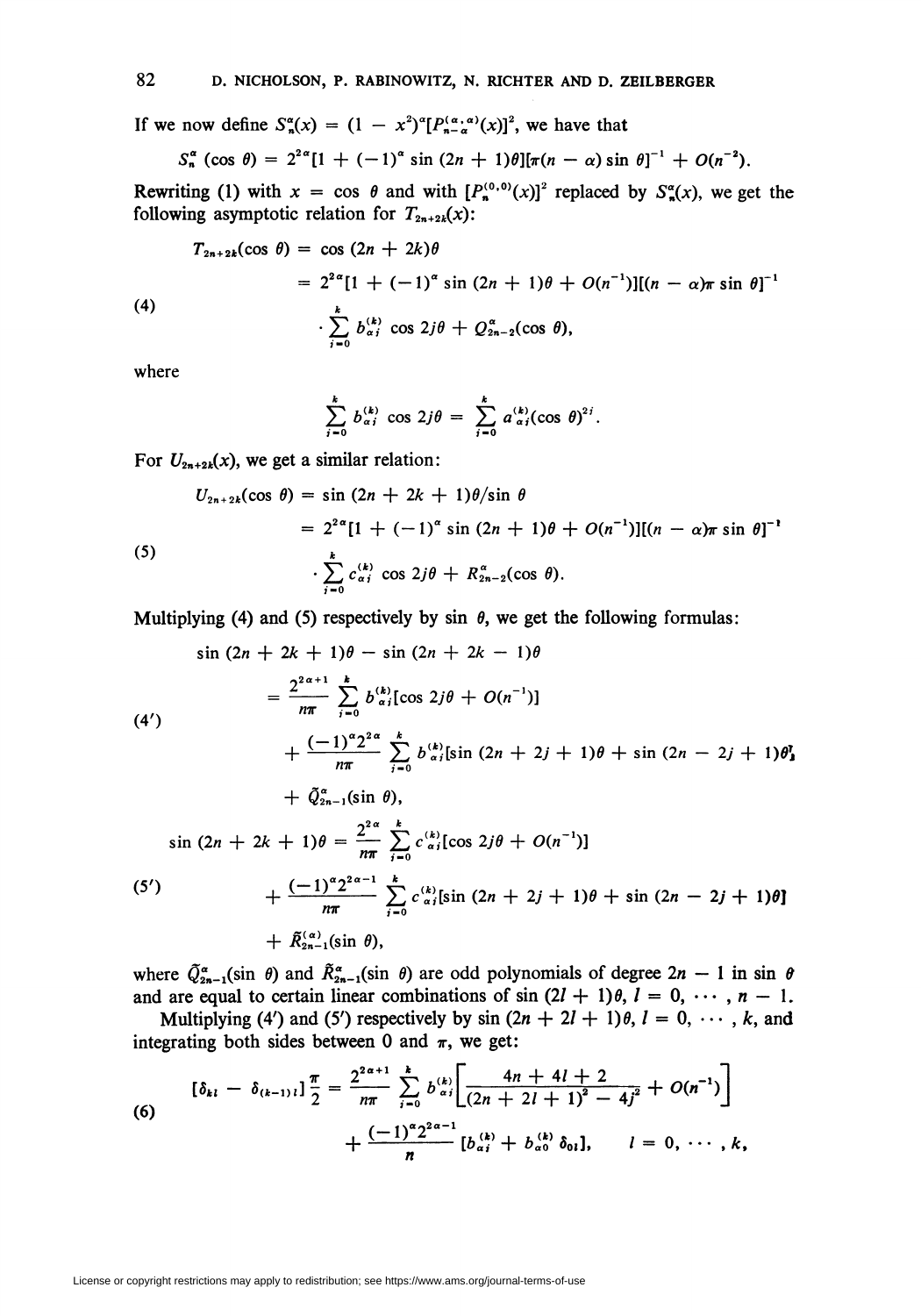(7) 
$$
\delta_{kl} \frac{\pi}{2} = \frac{2^{2\alpha}}{n\pi} \sum_{i=0}^{k} c_{\alpha i}^{(k)} \left[ \frac{4n+4l+2}{(2n+2l+1)^2-4j^2} + O(n^{-1}) \right] + \frac{(-1)^{\alpha} 2^{2\alpha-2}}{n} [c_{\alpha l}^{(k)} + c_{\alpha 0}^{(k)} \delta_{0l}], \quad l = 0, \cdots, k,
$$

where

$$
\delta_{ik} = 0, \quad i \neq k,
$$
  
= 1, \quad i = k.

Here we have used the following well-known results:

$$
\int_0^{\pi} \sin k\theta \sin l\theta \, d\theta = \frac{\pi}{2} \, \delta_{kl}, \qquad k \ge 1,
$$
\n
$$
\text{(8)} \qquad \int_0^{\pi} \sin k\theta \, \cos l\theta \, d\theta = 0, \qquad k = l \text{ or } k = 0,
$$
\n
$$
= \frac{k}{k^2 + l^2} \left[ 1 + (-1)^{k+l+1} \right], \qquad k \ge 1, \quad k \ne l.
$$

The asymptotic solutions of the linear systems of Eqs. (6) and (7) are as follows:

$$
b_{\alpha l}^{(k)} = (-1)^{\alpha} n 2^{-2\alpha} \pi [\delta_{kl} - \delta_{(k-1)l}] + O(1), \qquad k \ge 2, \quad l = 0, \dots, k,
$$
  
\n(9) 
$$
b_{\alpha 0}^{(1)} = (-1)^{\alpha+1} n 2^{-2\alpha-1} \pi + O(1),
$$
  
\n
$$
b_{\alpha 1}^{(1)} = (-1)^{\alpha} n 2^{-2\alpha} \pi + O(1),
$$
  
\n
$$
b_{\alpha 0}^{(0)} = (-1)^{\alpha} n 2^{-2\alpha-1} \pi + O(1),
$$
  
\n(10) 
$$
c_{\alpha l}^{(k)} = (-1)^{\alpha} n 2^{-2\alpha+1} \pi \delta_{kl} + O(1), \qquad k \ge 1, \quad l = 0, \dots, k,
$$
  
\n
$$
c_{\alpha 0}^{(0)} = (-1)^{\alpha} n 2^{-2\alpha} \pi + O(1).
$$

Returning now to the general form of (2), we get:

$$
E(T_{2n+2k}) = \int_{-1}^{1} S_n^{\alpha}(x) \left( \sum_{i=0}^{k} a_{\alpha i}^{(k)} x^{2i} \right) dx
$$
  
= 
$$
\int_{0}^{\pi} S_n^{\alpha}(\cos \theta) \left( \sum_{i=0}^{k} b_{\alpha i}^{(k)} \cos 2j\theta \right) \sin \theta d\theta
$$

and a similar expression for  $E(U_{2n+2k})$  in which  $b_{\alpha j}^{(k)}$  is replaced by  $c_{\alpha j}^{(k)}$ . Inserting<br>the asymptotic expressions for  $S_n^{\alpha}(\cos \theta)$ ,  $b_{\alpha j}^{(k)}$  and  $c_{\alpha j}^{(k)}$  derived above, we get the<br>following express

$$
E_{n+\alpha}(T_{2n+2k}) = \int_0^{\pi} [(-1)^{\alpha} + \sin (2n + 1)\theta][\cos 2k\theta - \cos (2k - 2)\theta] d\theta
$$
  
+  $O(n^{-1}), \qquad k \ge 2,$   

$$
E_{n+\alpha}(T_{2n+2}) = \int_0^{\pi} [(-1)^{\alpha} + \sin (2n + 1)\theta][\cos 2\theta - \frac{1}{2}] d\theta + O(n^{-1}),
$$
  

$$
E_{n+\alpha}(T_{2n}) = \frac{1}{2} \int_0^{\pi} [(-1)^{\alpha} + \sin (2n - 1)\theta] d\theta + O(n^{-1}),
$$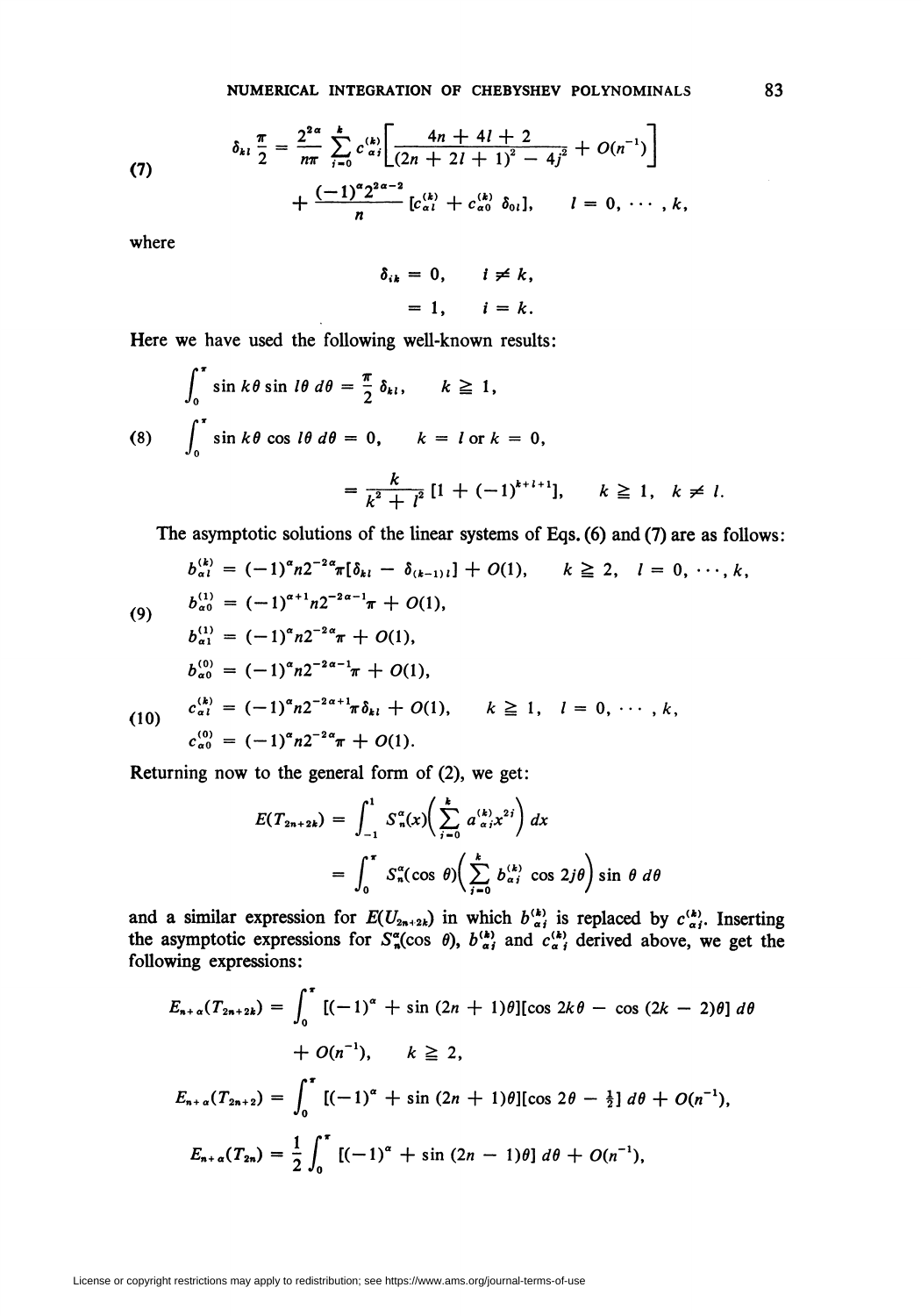84 D. NICHOLSON, P. RABINOWITZ, N. RICHTER AND D. ZEILBERGER

$$
E_{n+\alpha}(U_{2n+2k}) = \int_0^{\pi} [(-1)^{\alpha} + \sin (2n + 1)\theta] 2 \cos 2k\theta d\theta + O(n^{-1}), \qquad k \ge 1,
$$
  

$$
E_{n+\alpha}(U_{2n}) = \int_0^{\pi} [(-1)^{\alpha} + \sin (2n + 1)\theta] d\theta + O(n^{-1}).
$$

Here the notation  $E_{n+\alpha}$  refers to the error committed when using a rule whose general structure we shall describe in the forthcoming remark. If we now evaluate the above integrals using the formulas in (8), we get the final results:

(11)  
\n
$$
E_{n+\alpha}(T_{2n+2k}) = O(n^{-1}), \quad k \ge 2,
$$
\n
$$
E_{n+\alpha}(T_{2n+2}) = (-1)^{\alpha+1}\pi/2 + O(n^{-1}),
$$
\n
$$
E_{n+\alpha}(T_{2n}) = (-1)^{\alpha}\pi/2 + O(n^{-1}),
$$
\n
$$
E_{n+\alpha}(U_{2n+2k}) = O(n^{-1}), \quad k \ge 1,
$$
\n
$$
E_{n+\alpha}(U_{2n}) = (-1)^{\alpha}\pi + O(n^{-1}).
$$

*Remark.* Results (11) are valid for every nonnegative integer  $\alpha$  and correspond to integration rules of degree  $2n - 1$ . For  $\alpha = 0, 1$ , the corresponding rules are the Gauss and Lobatto rules respectively while for  $\alpha \ge 2$  the rules are those which incorporate values of the integrand and its first  $\alpha - 1$  derivatives at the endpoints  $\pm 1$ , namely:

$$
\int_{-1}^{1} f(x) \ dx \simeq \sum_{k=0}^{a-1} W_k[f^{(k)}(-1) + f^{(k)}(+1)] + \sum_{j=1}^{n-a} A_j f(x_j)
$$

where  $x_1, \dots, x_{n-\alpha}$  are the roots of the Jacobi polynomial  $P_{n-\alpha}^{(\alpha,\alpha)}(x)$ .

The results for  $a = 0$ , 1 are included in Table II.

4. Asymptotic Expressions for the Error in Radau Rules as  $n \to \infty$ . The Radau rule of degree 2n with respect to the interval  $[-1, 1]$  consists of  $n + 1$  abscissas, of which *n* are the roots of the Jacobi polynomial  $P_n^{(1,0)}(x)$  and the additional abscissa is at the point  $x_{n+1} = 1$  [1, p. 37]. There is a second Radau rule symmetric to this one with respect to the origin but it suffices to discuss the first one. The error in the numerical integration of  $T_m(x)$  and  $U_m(x)$  by such a rule is zero for  $m \leq 2n$ . Hence we are concerned with  $E_{n+1}^{\mu}(T_{2n+k})$  and  $E_{n+1}^{\mu}(U_{2n+k}), k \geq$ 

Now, by the Darboux formula for  $P_n^{(\alpha,\beta)}$  (cos  $\theta$ ) [2, p. 194],

$$
P_n^{(\alpha,\beta)}(\cos\,\theta)=n^{-1/2}k(\theta)\,\cos\,(N\theta+\phi)+O(n^{-3/2})
$$

where  $k(\theta) = \pi^{-1/2} (\sin \theta/2)^{-\alpha-1/2} (\cos \theta/2)^{-\beta-1/2}, N = n + (\alpha + \beta + 1)/2,$  $\phi = -(\alpha + 1/2)\pi/2, \quad 0 < \theta < \pi,$ 

we see that the asymptotic behavior of  $P_n^{(1,0)}(x)$  is given by

(12) 
$$
P_n^{(1,0)}(\cos \theta) = -\left(\frac{2}{n\pi \sin \theta}\right)^{1/2} \frac{\sin [(n+1)\theta - \pi/4]}{\sin \theta/2} + O(n^{-3/2}).
$$

Thus

$$
[P_n^{(1,0)}(\cos\,\theta)]^2(1-\cos\,\theta)=\frac{2[1-\sin\,(2n+2)\theta]}{n\pi\,\sin\,\theta}+O(n^{-2})
$$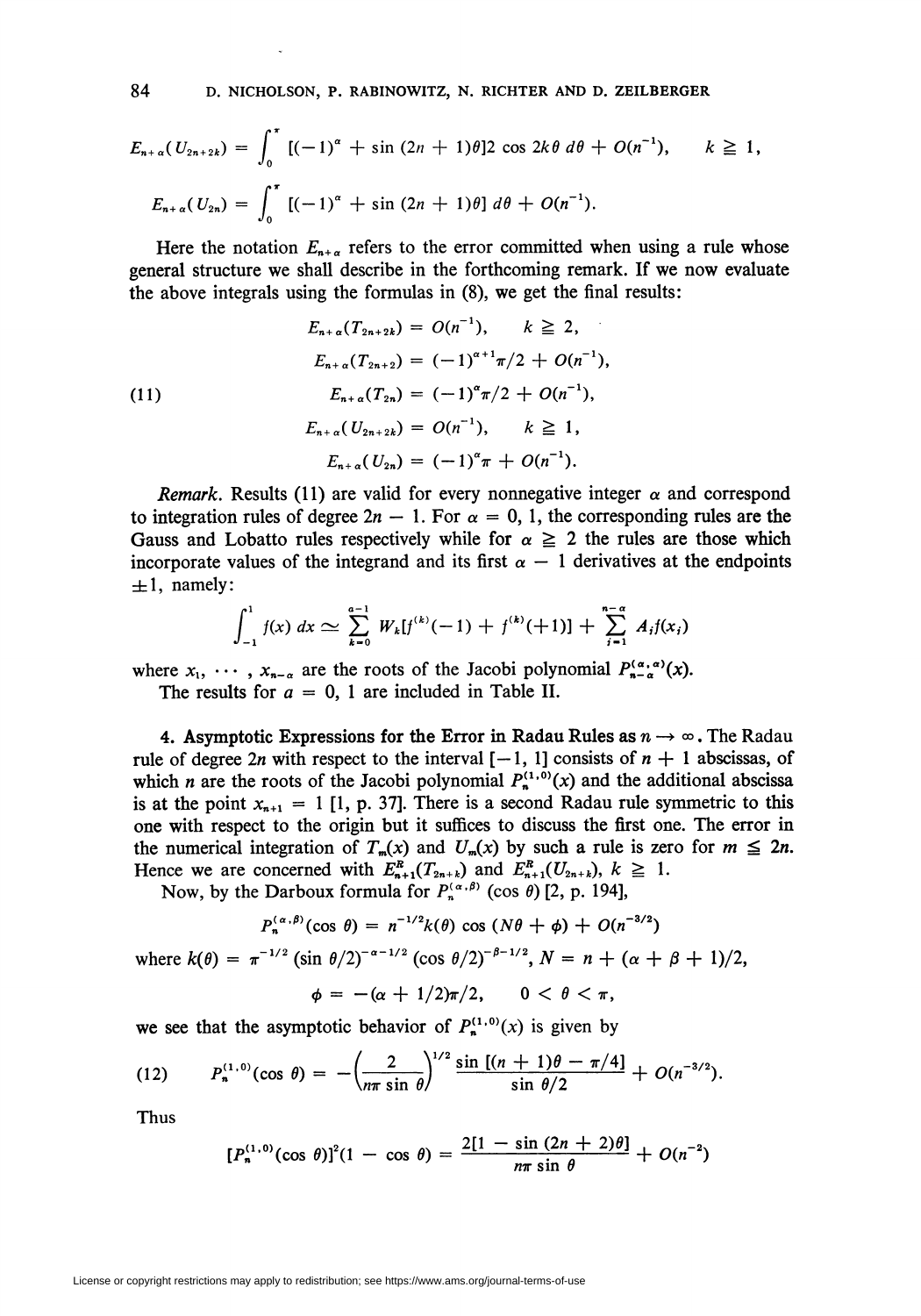| Gauss | <i>n</i> -Points |                                                      | Lobatto $(n+1)$ -Points                                                                                                                                                                                                                             |                                                                       | Radau $(n+1)$ -Points |
|-------|------------------|------------------------------------------------------|-----------------------------------------------------------------------------------------------------------------------------------------------------------------------------------------------------------------------------------------------------|-----------------------------------------------------------------------|-----------------------|
|       |                  |                                                      | $k$ $T_{2n+2k}(x)$ $U_{2n+2k}(x)$ $T_{2n+2k}(x)$ $U_{2n+2k}(x)$ $T_{2n+1+k}(x)$ $U_{2n+1+k}(x)$                                                                                                                                                     |                                                                       |                       |
|       |                  |                                                      | $0 \quad \frac{\pi}{2} + O\left(\frac{1}{n}\right) \pi + O\left(\frac{1}{n}\right) \ -\frac{\pi}{2} + O\left(\frac{1}{n}\right) \ -\pi + O\left(\frac{1}{n}\right) \ -\frac{\pi}{2} + O\left(\frac{1}{n}\right) \ -\pi + O\left(\frac{1}{n}\right)$ |                                                                       |                       |
|       |                  |                                                      | $1 - \frac{\pi}{2} + O(\frac{1}{n})$ $O(\frac{1}{n}) = \frac{\pi}{2} + O(\frac{1}{n})$ $O(\frac{1}{n}) = O(\frac{1}{n})$ $O(\frac{1}{n})$                                                                                                           |                                                                       |                       |
|       |                  | 2 $o(\frac{1}{n})$ $o(\frac{1}{n})$ $o(\frac{1}{n})$ |                                                                                                                                                                                                                                                     | $o\left(\frac{1}{n}\right)$ $\frac{\pi}{2}+o\left(\frac{1}{n}\right)$ | $O(\frac{1}{n})$      |
|       |                  | 3 $o(\frac{1}{n})$ $o(\frac{1}{n})$ $o(\frac{1}{n})$ |                                                                                                                                                                                                                                                     | $o(\frac{1}{n})$ $o(\frac{1}{n})$                                     | $o(\frac{1}{n})$      |
|       |                  |                                                      |                                                                                                                                                                                                                                                     |                                                                       |                       |

| TABLE II                                                                    |  |  |  |  |  |
|-----------------------------------------------------------------------------|--|--|--|--|--|
| Asymptotic Error as $n \to \infty$ in the Integration of $T_m$ and $U_m$ by |  |  |  |  |  |
| Gauss, Lobatto and Radau Rules                                              |  |  |  |  |  |

and by analogy to  $(4)$  and  $(5)$  we have

(13) 
$$
T_{2n+k}(\cos \theta) = \left\{ \frac{2[1 - \sin (2n + 2)\theta]}{n\pi \sin \theta} + O(n^{-2}) \right\} \sum_{i=0}^{k-1} d_i^{(k)} \cos \theta j + Q_{2n}(\cos \theta),
$$
  
\n
$$
U_{2n+k}(\cos \theta) = \left\{ \frac{2[1 - \sin (2n + 2)\theta]}{n\pi \sin \theta} + O(n^{-2}) \right\} \sum_{i=0}^{k-1} e_i^{(k)} \cos \theta j + R_{2n}(\cos \theta).
$$

Proceeding along lines similar to that in the previous section, we get the following relations:

$$
d_i^{(k)} = -\frac{1}{2}n\pi[\delta_{(k-1)i} - \delta_{(k-3)i}] + O(1), \qquad j = 0, \cdots, k-1, \quad k \ge 2,
$$
  
\n
$$
d_0^{(1)} = -n\pi/4 + O(1),
$$
  
\n
$$
e_i^{(k)} = -n\pi\delta_{(k-1)i} + O(1), \qquad j = 0, \cdots, k-1, \quad k \ge 2,
$$
  
\n
$$
e_0^{(1)} = -n\pi/2 + O(1).
$$

Inserting these into (13) and (14), we get the following asymptotic expressions:

$$
T_{2n+k}(\cos \theta) = \frac{\sin (2n+2)\theta - 1}{\sin \theta} [\cos (k-1)\theta - \cos (k-3\theta)]
$$

$$
+ O(n^{-1}) + Q_{2n}(\cos \theta), \qquad k \ge 3,
$$

$$
T_{2n+2}(\cos \theta) = \frac{\sin (2n+2)\theta - 1}{\sin \theta} \cos \theta + O(n^{-1}) + Q_{2n}(\cos \theta),
$$